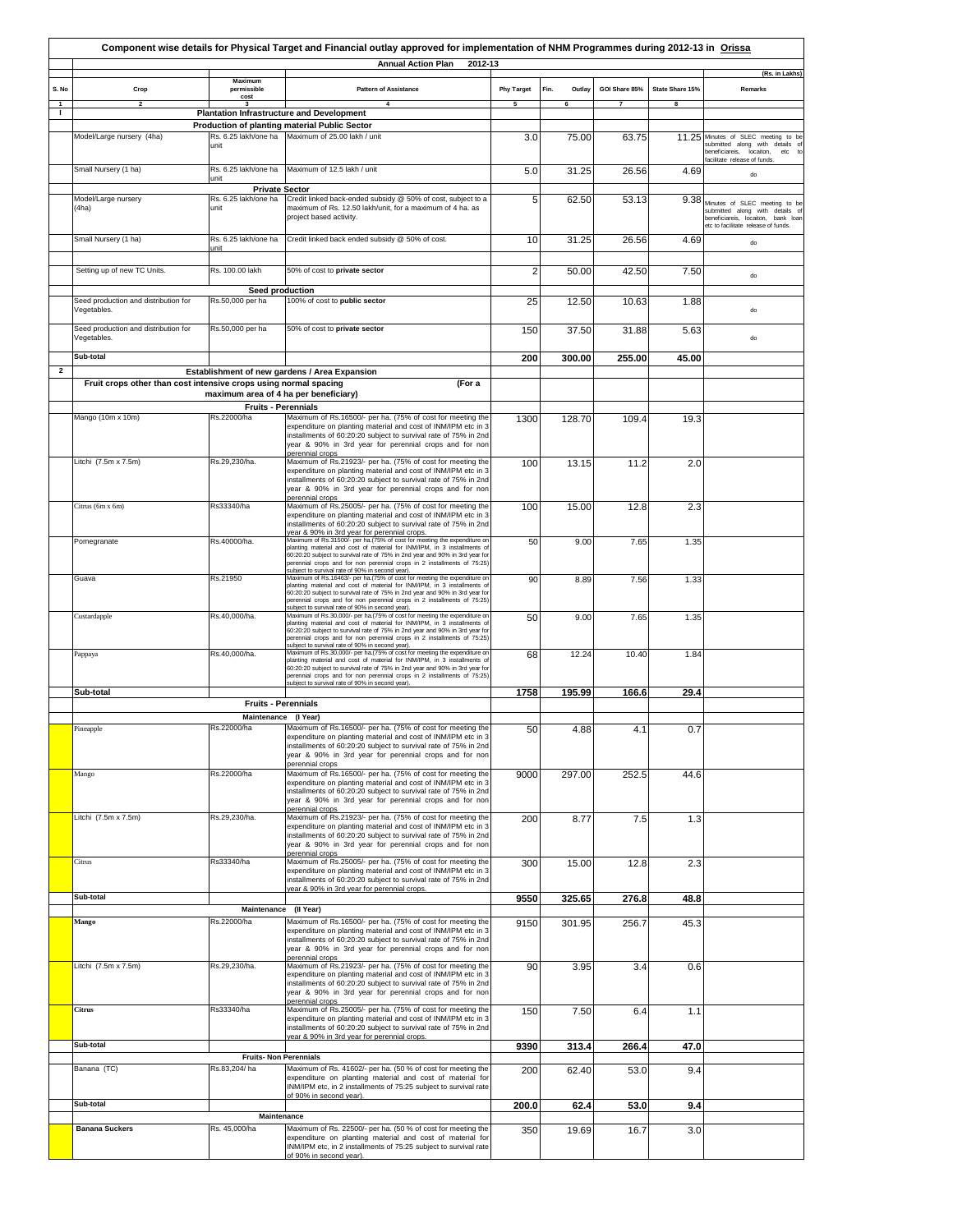| S. No                   | Crop                                                                                | Maximum<br>permissible<br>cost                               | <b>Pattern of Assistance</b><br>$\mathbf{A}$                                                                                                                                                                 | <b>Phy Target</b> | Fin.<br>Outlay | GOI Share 85%  | State Share 15%<br>8 | Remarks                                                                                                         |
|-------------------------|-------------------------------------------------------------------------------------|--------------------------------------------------------------|--------------------------------------------------------------------------------------------------------------------------------------------------------------------------------------------------------------|-------------------|----------------|----------------|----------------------|-----------------------------------------------------------------------------------------------------------------|
| -1                      | Banana (TC)                                                                         | Rs.83,204/ha                                                 | Maximum of Rs. 41602/- per ha. (50 % of cost for meeting the<br>expenditure on planting material and cost of material for<br>INM/IPM etc, in 2 installments of 75:25 subject to survival rate                | 100               | 10.40          | 8.8            | 1.6                  |                                                                                                                 |
|                         | Sub-total                                                                           |                                                              | of 90% in second vear).                                                                                                                                                                                      | 450               | 30.09          | 25.6           | 4.5                  |                                                                                                                 |
|                         | Integrated mushroom unit for spawn,                                                 | <b>Mushrooms</b><br>Rs.50.00 lakh                            | 100% of the cost to public sector and 50% of cost for private                                                                                                                                                | 3                 | 75.00          | 64             | 11                   |                                                                                                                 |
|                         | compost production and training<br><b>Private Sector</b>                            | Spawn making unit                                            | sector, for meeting the expenditure on infrastructure, as credit<br>linked back ended subsidy.                                                                                                               |                   |                |                |                      |                                                                                                                 |
|                         | Spawn making unit<br><b>Private Sector</b>                                          | Rs. 15 lakh/ unit                                            | 100% of the cost to public sector and in case of private<br>sector, 50% of cost, as credit linked back ended subsidy.                                                                                        | 3                 | 22.50          | 19             | 3                    |                                                                                                                 |
|                         | Sub-total                                                                           |                                                              |                                                                                                                                                                                                              | 6                 | 97.50          | 83             | 14.6                 |                                                                                                                 |
|                         |                                                                                     | <b>Cut flowers</b>                                           | Flowers (For a maximum of 2 ha per beneficiary)                                                                                                                                                              |                   |                |                |                      |                                                                                                                 |
|                         | <b>Small &amp; Marginal Farmers</b>                                                 | Rs. 70,000 / ha.                                             | 50% of cost @ Rs.35,000 / ha. limited to 2 ha per                                                                                                                                                            | 100               | 35.00          | 29.8           | 5.3                  |                                                                                                                 |
|                         | Other farmers                                                                       | do                                                           | beneficiary<br>33 % of cost @ Rs. 23,100 / ha. limited to 2 ha per<br>beneficiary                                                                                                                            | 100               | 23.10          | 19.6           | 3.5                  |                                                                                                                 |
|                         |                                                                                     | <b>Bulbulous flowers</b>                                     |                                                                                                                                                                                                              |                   |                |                |                      |                                                                                                                 |
|                         | <b>Small &amp; Marginal Farmers</b>                                                 | Rs. 90,000/ha                                                | 50% of cost @ Rs.45,000 / ha. limited to 2 ha per<br>beneficiary                                                                                                                                             | 150               | 67.50          | 57.4           | 10.1                 |                                                                                                                 |
|                         | Other farmers                                                                       | do                                                           | 33 % of cost @ Rs. 29,700 / ha. limited to 2 ha per<br>beneficiary                                                                                                                                           | 300               | 89.10          | 75.7           | 13.4                 |                                                                                                                 |
|                         | Sub-total                                                                           |                                                              | Spices (For a maximum area of 4 ha per beneficiary)                                                                                                                                                          | 650               | 214.70         | 182.5          | 32.2                 |                                                                                                                 |
|                         | Seed spices and Rhizomatic Spices.                                                  |                                                              |                                                                                                                                                                                                              |                   |                |                |                      |                                                                                                                 |
|                         | Ginger                                                                              | Rs. 25,000 / ha                                              | Maximum of Rs. 12,500/- per ha. (50% of cost for meeting the<br>expenditure on planting material and cost of material for INM/IPM<br>etc).                                                                   | 500               | 62.50          | 53.1           |                      | 9.4 Only certified Planting material to<br>be used. TL material to be used only<br>from Public sector agencies. |
|                         | Turmeric                                                                            | do                                                           | do                                                                                                                                                                                                           | 1900              | 237.50         | 201.9          | 35.6                 | do                                                                                                              |
|                         | Sub-total                                                                           |                                                              | Plantation crops (For a maximum area of 4 ha per beneficiary)                                                                                                                                                | 2400              | 300.0          | 255.0          | 45.0                 |                                                                                                                 |
|                         | Maintenance (I Year)                                                                | Rs. 40,000ha                                                 | Maximum of Rs. 20,000/- per ha (50% of cost for meeting the                                                                                                                                                  | 2000              | 80.0           | 68.0           | 12.0                 |                                                                                                                 |
|                         |                                                                                     |                                                              | expenditure on planting material and cost of material for<br>INM/IPM etc) in 3 installments of 60:20:20 subject to survival<br>rate of 75% in second year and 90% in third year for a<br>maximum area of 4 h |                   |                |                |                      |                                                                                                                 |
|                         | Sub-total<br>Rejuvenation / replacement of senile<br>plantation including Canopy    | Rs.30,000/ha<br>(average)                                    | 50% of the total cost subject to a maximum of Rs. 15,000/ha<br>to a limited of 2 ha per beneficiary. Actual cost to be claimed                                                                               | 2000<br>1700      | 80.0<br>255.00 | 68.0<br>216.75 | 12.0<br>38.25        |                                                                                                                 |
|                         | management.                                                                         |                                                              | based on the nature and requirement of the crop to be<br>rejuvenated                                                                                                                                         |                   |                |                |                      |                                                                                                                 |
|                         |                                                                                     | <b>Creation of Water resources</b><br>(a) Community tanks    |                                                                                                                                                                                                              |                   |                |                |                      |                                                                                                                 |
|                         |                                                                                     |                                                              | i) Community tanks/on farm ponds/on farm water reservoirs with use of plastic/RCC lining - (10 ha. of                                                                                                        |                   |                |                |                      |                                                                                                                 |
|                         | command area, with pond size of 100m x 100m x 3m) -<br>In Plain areas               |                                                              | Rs. 15.00 lakh /unit in 100% of cost for 10 ha                                                                                                                                                               | 5                 | 75.00          | 63.75          | 11.25                |                                                                                                                 |
|                         |                                                                                     | plain areas.                                                 | (b) Water harvesting system for individuals - for storage of water in 20m x 20m x 3m ponds/wells                                                                                                             |                   |                |                |                      |                                                                                                                 |
|                         | In Plain areas                                                                      | @Rs.100.00 cum (@50% subsidy) -                              | Rs. 1.20 lakh /unit in 50% of cost. Maintenance to be ensured by the beneficiary.                                                                                                                            |                   |                |                |                      |                                                                                                                 |
|                         |                                                                                     | plain areas                                                  |                                                                                                                                                                                                              | 200               | 120.00         | 102.00         | 18.00                |                                                                                                                 |
| 3                       |                                                                                     | <b>Protected cultivation</b><br><b>Green House structure</b> |                                                                                                                                                                                                              | 205               | 195.00         |                |                      |                                                                                                                 |
|                         |                                                                                     | Naturally ventilated system                                  |                                                                                                                                                                                                              |                   |                |                |                      | 52.59 Minutes of SLEC meeting to be                                                                             |
|                         | Tubular structur                                                                    | Rs. 935/ Sq.m                                                | 50% of the cost limited to 4000 Sq.m per beneficiary.                                                                                                                                                        | 8                 | 350.63         | 298.03         |                      | submitted along with details of<br>beneficiareis, locaiton, etc to<br>facilitate release of funds.              |
|                         | Wooden structure                                                                    | Rs. 515/ Sq.m                                                | 50% of the cost limited to 20 units (each unit not to exceed<br>500 Sq.m per beneficiary.                                                                                                                    | 0                 | 3.09           | 2.63           | 0.46                 | do                                                                                                              |
|                         | Bamboo structure                                                                    | Rs. 375/ Sq.m                                                | 50% of the cost limited to 20 units (each unit not to exceed<br>200 Sq.m) per beneficiary                                                                                                                    | $\mathbf{1}$      | 9.38           | 7.97           | 1.41                 | do                                                                                                              |
|                         | Plastic Mulching                                                                    | Rs. 20,000/ha<br><b>Shade Net House</b>                      | 50% of the total cost limited to 2 ha per beneficiary.                                                                                                                                                       | 1000              | 100.00         | 85.00          | 15.00                |                                                                                                                 |
|                         | Tubular structure                                                                   | Rs. 600/ Sq.m                                                | 50% of cost limited to 4000 Sq.m per beneficiary.                                                                                                                                                            | $\mathbf{1}$      | 225.00         | 191.25         |                      | 33.75 Minutes of SLEC meeting to be<br>submitted along with details of<br>beneficiareis, locaiton, etc to       |
|                         | Wooden structure                                                                    | Rs. 410/- Sq.m                                               | 50% of cost limited to 20 units<br>(each unit not to exceed                                                                                                                                                  | 0                 | 20.50          | 17.43          | 3.08                 | facilitate release of funds.<br>do                                                                              |
|                         | Bamboo structure                                                                    | Rs. 300/ Sq.m                                                | 200 Sq.m) per beneficiary.<br>50% of cost limited to 20 units (each unit not to exceed 200<br>samt) per beneficiary.                                                                                         | $\mathbf{1}$      | 75.00          | 63.75          | 11.25                | do                                                                                                              |
|                         | <b>Plastic Tunnels</b>                                                              | Rs.30/ Sq.m                                                  | 50% of cost limited 1000 sqmt per beneficiary.                                                                                                                                                               | 0                 | 0.15           | 0.13           | 0.02                 | do                                                                                                              |
|                         | Anti Bird/Anti Hail Nets<br>Cost of planting material of high                       | Rs.20/- per Sq.m<br>Rs.105/Sq.m                              | 50% of cost limited to 5000 Sq.m per beneficiary.<br>50% of cost limited to 500 Sq.m per beneficiary.                                                                                                        | 0<br>$\mathbf{1}$ | 3.00<br>5.25   | 2.55<br>4.46   | 0.45<br>0.79         | do                                                                                                              |
|                         | value vegetables grown in poly<br>house                                             |                                                              |                                                                                                                                                                                                              |                   |                |                |                      | do                                                                                                              |
|                         | Cost of planting material of<br>flowers for poly house                              | Rs.500/ Sq.m                                                 | 50% of cost limited to 500 Sq.m per beneficiary                                                                                                                                                              | $\mathbf{1}$      | 25.00          | 21.25          | 3.75                 | do                                                                                                              |
| $\overline{\mathbf{4}}$ | Sub-total                                                                           |                                                              | Promotion of Integrated Nutrient Management(INM)/ Integrated Pest Management (IPM)                                                                                                                           | 1011.78           | 816.99         | 694.4<br>0.0   | 122.5<br>0.0         |                                                                                                                 |
|                         | Promotion of IPM/INM                                                                | Rs. 2000/ha                                                  | 50% of cost subject to a maximum of Rs 1000/ha limited to<br>4.00 ha/ beneficiary.                                                                                                                           | 400               | 4.00           | 3.4            |                      | 0.6 To be need based and taken up<br>after identifying problem of pest<br>disease and nutrient deficiency.      |
|                         | Sub-total                                                                           |                                                              |                                                                                                                                                                                                              |                   | 4.00           | 3.4            | 0.6                  |                                                                                                                 |
| $\overline{5}$          | <b>Adoption of Organic Farming.</b>                                                 | <b>Organic Farming</b><br>Rs. 20,000/ha                      | 50% of cost limited to Rs.10000/ha for a maximum area of 4                                                                                                                                                   |                   |                |                |                      | 42.0 Project to be submitted                                                                                    |
|                         |                                                                                     |                                                              | ha. per beneficiary, spread over a period of 3 years involving<br>an assistance of Rs.4000/- in first year and Rs.3000/- each in<br>second & third year. The programme to be linked with                     | 7000              | 280.00         | 238.0          |                      |                                                                                                                 |
|                         | Organic Farming 2rd year.                                                           | do                                                           | certification.<br>do                                                                                                                                                                                         | 2500              | 75.00          | 63.8           |                      | 11.3 Stature of<br>certification to be<br>submitted                                                             |
|                         | Organic Certification                                                               | Project based                                                | Rs. 5 lakh for a cluster of 50 ha which will include Rs.1.50<br>lakh in first year, Rs. 1.50 lakh in second year and Rs. 2.00                                                                                | 140               | 210.00         | 178.5          | 31.5                 | Project to be submitted                                                                                         |
|                         | 40% subsidy in 3rd year.                                                            | do                                                           | lakh in third year.<br>do                                                                                                                                                                                    | 50                | 75.0           | 63.8           |                      | 11.3 Stature of certification to be<br>submitted                                                                |
|                         | ii) 50% of cost conforming for HDPE                                                 | Rs. 10,000 / unit for                                        | Vermi compost Units /organic input production unit<br>HDPE Vermibed, 50% of cost conforming to the size of 96 cft                                                                                            | 10000             | 500.0          | 425.0          | 75.0                 |                                                                                                                 |
|                         | Vermibed to the size of 96 cft (12'x4'x2')<br>to be administered on pro-rata basis. | <b>HDPE</b> Vermibed                                         | (12'x4'x2')to be administered on pro-rata basis.                                                                                                                                                             |                   |                |                |                      |                                                                                                                 |
| 6                       | Sub-total                                                                           |                                                              | Pollination support through beekeeping                                                                                                                                                                       | 19690.00          | 1140.00        | 969.0          | 171.0                |                                                                                                                 |
|                         | Honey bee colony                                                                    | frames                                                       | Rs. 1400/ colony of 4 50% of cost limited to 50 colonies / beneficiary.                                                                                                                                      | 8000              | 56.00          | 47.6           |                      | 8.4 List of Beneficiaries to be<br>furnished.                                                                   |
|                         | Hives                                                                               | Rs. 1600/ hive                                               | 50% of cost limited to 50 colonies / beneficiary.                                                                                                                                                            | 8000              | 64.00          | 54.4           | 9.6                  | -do-                                                                                                            |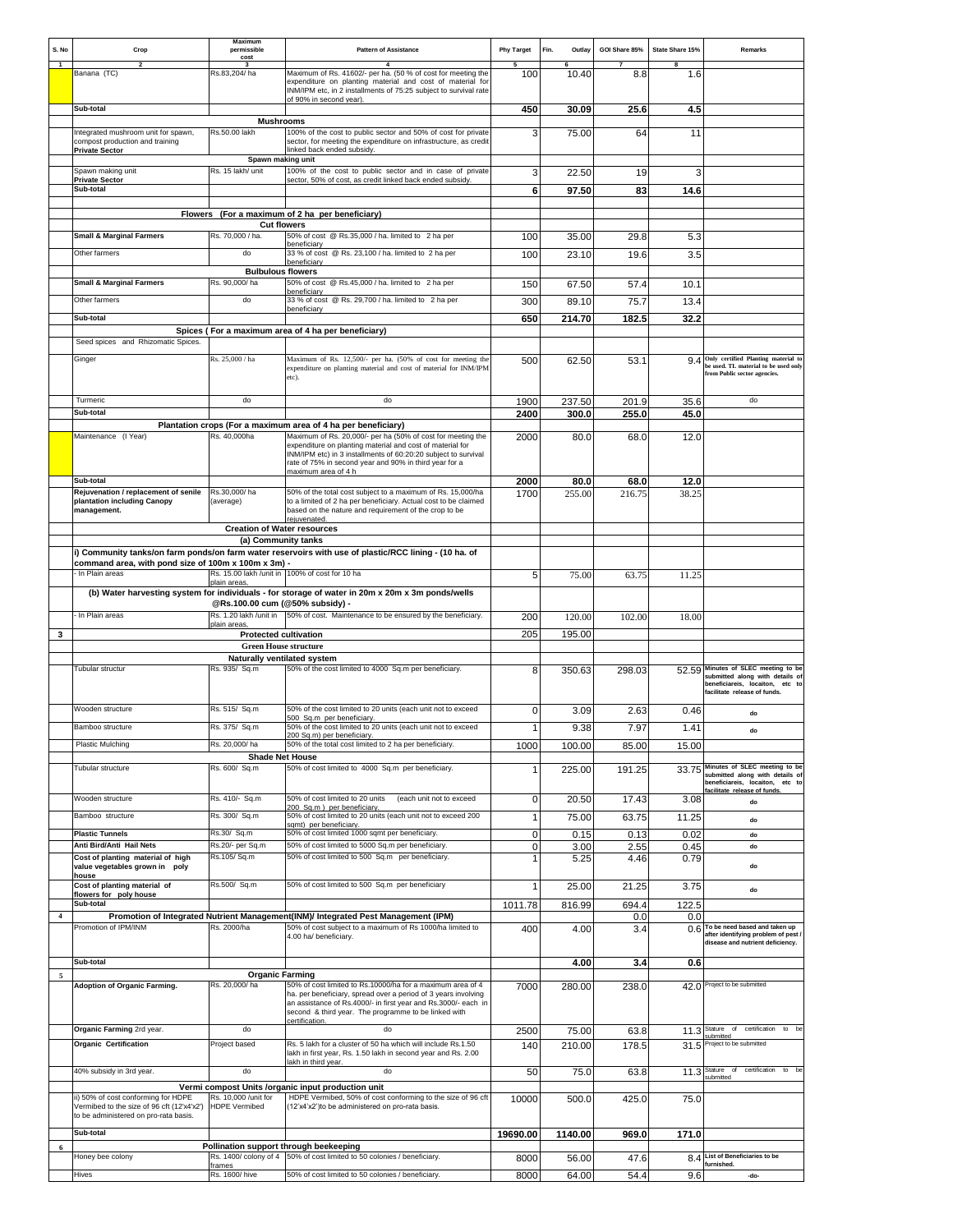| S. No               | Crop                                                                                           | Maximum<br>permissible<br>cost                                | <b>Pattern of Assistance</b>                                                                                                                                                                                                                        | <b>Phy Target</b>  | Fin.<br>Outlay | GOI Share 85% | State Share 15% | Remarks                                                                                                                                   |
|---------------------|------------------------------------------------------------------------------------------------|---------------------------------------------------------------|-----------------------------------------------------------------------------------------------------------------------------------------------------------------------------------------------------------------------------------------------------|--------------------|----------------|---------------|-----------------|-------------------------------------------------------------------------------------------------------------------------------------------|
| $\overline{1}$      | Equipment including honey extractor (4                                                         | Rs. 14,000/ set                                               | $\mathbf{A}$<br>50% of the cost limited to one set per beneficiary.                                                                                                                                                                                 | 800                | 56.00          | 47.6          | 8<br>8.4        |                                                                                                                                           |
|                     | frame), food grade container (30 kg),<br>net, etc.<br>Sub-total                                |                                                               |                                                                                                                                                                                                                                                     | 16800.00           | 176.00         | 149.6         | 26.4            | -do-                                                                                                                                      |
| $\scriptstyle\rm 7$ | (a) Power operated machines/tools<br>including Power Saw and Plant                             | <b>Horticulture Mechanization</b><br>Rs.35,000/- per set      | 50% of cost limited to one set per beneficiary.                                                                                                                                                                                                     | 400                | 70.00          | 59.50         |                 | 10.50 List of Beneficiaries to be<br>furnished.                                                                                           |
|                     | Protection equipments etc.<br>(b) Power Machines (upto 20 BHP)<br>with rotavator / equipment   | Rs.1,20,000/- per set                                         | 50% of cost limited to one set per beneficiary.                                                                                                                                                                                                     | 400                | 240.00         | 204.00        |                 | 36.00 List of Beneficiaries to be<br>furnished.                                                                                           |
|                     | Import of new machines & tools                                                                 | Rs. 50.00 lakh                                                | 50% of cost limited to one set per beneficiary.                                                                                                                                                                                                     | 3                  | 75.00          | 63.75         |                 | 11.25 List of Beneficiaries to be<br>furnished.                                                                                           |
|                     | (c) Power machines (20 HP & above<br>including accessories /equipments<br>Sub-total            |                                                               | Rs. 3,00,000/- per set 50% of cost limited to one set per beneficiary.                                                                                                                                                                              | 10                 | 15.00          | 12.75         |                 | 2.25 List of Beneficiaries to be<br>furnished.                                                                                            |
| 8                   |                                                                                                | Human Resource Development (HRD)                              |                                                                                                                                                                                                                                                     | 813.00             | 400.00         | 340.0         | 60.0            |                                                                                                                                           |
|                     | <b>HRD</b> for Gardeners                                                                       | Rs. 15.00 lakh /<br>training                                  | 100% of the cost in first year. In subsequent years, cost of<br>infrastructure not to be claimed.                                                                                                                                                   | 300                | 90.00          | 76.5          |                 | 13.5 Project to be submitted                                                                                                              |
|                     | <b>Training of farmers</b><br>Within the District (one day)                                    | Rs.400/day per farmer 100% of the cost.                       |                                                                                                                                                                                                                                                     | 4000               | 16.00          | 13.6          | 2.4             |                                                                                                                                           |
|                     |                                                                                                | excluding transport                                           |                                                                                                                                                                                                                                                     |                    |                |               |                 |                                                                                                                                           |
|                     | <b>Exposure visit of farmers</b><br>Within the State (5 days)                                  | Rs. 300/day per                                               | 100% of the cost.                                                                                                                                                                                                                                   | 2500               | 37.50          | 31.9          | 5.6             |                                                                                                                                           |
|                     |                                                                                                | farmer excluding<br>transport                                 |                                                                                                                                                                                                                                                     |                    |                |               |                 |                                                                                                                                           |
|                     | Transport for within the State<br>Outside the State (5 days)                                   | Rs. 100/ day per<br>farmer<br>Rs. 600/day per                 | 100% of the cost.<br>100% of the cost.                                                                                                                                                                                                              | 1500               | 12.50<br>45.00 | 10.6<br>38.3  | 1.9<br>6.8      |                                                                                                                                           |
|                     |                                                                                                | farmer excluding<br>transport                                 |                                                                                                                                                                                                                                                     |                    |                |               |                 |                                                                                                                                           |
|                     | Transport for Outside the State                                                                | Rs. 3000/ farmer                                              |                                                                                                                                                                                                                                                     |                    | 30.00          | 25.5          | 4.5             |                                                                                                                                           |
|                     | Within the State (one day)                                                                     | Rs.200/day per                                                | Training / study tour of technical staff/ field functionaries<br>100% of the cost.                                                                                                                                                                  | 500                | 1.00           | 0.9           | 0.2             |                                                                                                                                           |
|                     |                                                                                                | participant plus<br>TA/DA, as admissible                      |                                                                                                                                                                                                                                                     |                    |                |               |                 |                                                                                                                                           |
|                     | Study tour to progressive States/ units<br>(group of minimum 5 participants)                   | Rs.650.00/day per<br>participant plus                         | 100% of the cost.                                                                                                                                                                                                                                   | 500                | 22.750         | 19.3          | 3.4             |                                                                                                                                           |
|                     | (5days)                                                                                        | TA/DA, as admissible                                          |                                                                                                                                                                                                                                                     |                    |                |               |                 |                                                                                                                                           |
| $\boldsymbol{9}$    | Sub-total                                                                                      |                                                               | INTEGRATED POST HARVEST MANAGEMENT                                                                                                                                                                                                                  | 9300.00            | 254.75         | 216.5         | 38.2            |                                                                                                                                           |
|                     | Pack house / On farm collection &<br>storage unit                                              | Rs. 3.00 Lakh/ per<br>unit with size of<br>9Mx6M              | 50% of the capital cost.                                                                                                                                                                                                                            | 500                | 750.00         | 637.5         |                 | 112.5 Minutes of SLEC meeting to be<br>submitted along with details of<br>beneficiareis, locaiton, etc to<br>facilitate release of funds. |
|                     | Pre-cooling unit<br>project in general areas                                                   | Rs.15.00 lakh for 6<br>MT capacity                            | Credit linked back-ended subsidy @ 40% of the cost of<br>project in general areas and 55% in case Hilly & Scheduled<br>areas for individual entrepreneurs.                                                                                          | 30                 | 180.00         | 153.0         | 27.0            | Project to be submitted                                                                                                                   |
|                     | Cold storage units<br>(Construction/expansion/Modernization)<br>project in general areas       | Rs. 6000/MT for 5000<br>MT capacity                           | Credit linked back-ended subsidy @ 40% of the capital cost<br>of project in general areas and 55% in case of Hilly &<br>Scheduled areas in respect of only those units which adopt<br>new technologies and include insulation, humidity control and | 3.00               | 360.00         | 306.0         | 54.0            | -do-                                                                                                                                      |
|                     | Modernization of existing Cold Storage<br>in Public Sector                                     |                                                               | fin coil cooling sy                                                                                                                                                                                                                                 | 4.00               | 80.00          | 68.0          | 12.0            | -do-                                                                                                                                      |
|                     | Credit linked back-ended project in                                                            | Refer vans/ containers<br>Rs. 24.00 lakh/ unit                | Credit linked back-ended subsidy @40% of the cost of project                                                                                                                                                                                        |                    |                |               |                 |                                                                                                                                           |
|                     | general areas                                                                                  | for 6 MT capacity<br>Rs. 6000/MT for 5000                     | in General areas.<br>-do-                                                                                                                                                                                                                           | 10                 | 96.00          | 81.6          |                 | 14.4 Project to be submitted                                                                                                              |
|                     | Ripening chamber<br>project in general areas                                                   | MT capacity                                                   |                                                                                                                                                                                                                                                     | 6                  | 96.00          | 81.6          | 14.4            | Project to be submitted                                                                                                                   |
|                     | Cashew nut processing unit                                                                     | Processing units -<br>Rs. 15.00 lakh/unit.                    | credit linked back-ended subsidy @40%.                                                                                                                                                                                                              | 10                 | 60.00          | 51.0          |                 | 9.0 Project to be submitted                                                                                                               |
|                     | Cashew Modernization                                                                           | Rs. 15.00 lakh/unit.                                          | credit linked back-ended subsidy @40%.                                                                                                                                                                                                              | 10                 | 60.00          | 51.0          |                 | $9.0$ Project to be submitted                                                                                                             |
|                     |                                                                                                | Preservation unit (low cost)                                  |                                                                                                                                                                                                                                                     |                    |                |               |                 |                                                                                                                                           |
|                     | Preservation unit up-gradation                                                                 | Rs.1.00 lakh /unit for 50% of the total cost.<br>up-gradation |                                                                                                                                                                                                                                                     | 10                 | 10.00          | 8.5           |                 | 1.5 Minutes of SLEC meeting to be<br>submitted along with details of<br>beneficiareis, locaiton, etc to<br>facilitate release of funds.   |
|                     | Preservation unit (low cost) new unit                                                          | Rs.2.00 lakh /unit for<br>new unit.                           | 50% of the total cost.                                                                                                                                                                                                                              | $\overline{2}$     | 2.00           | 1.7           | 0.3             | -do-                                                                                                                                      |
|                     | Low cost onion storage structure (25<br>MT)                                                    | Rs.1.00 lakh per unit                                         | 50% of the total cost.                                                                                                                                                                                                                              | 260                | 130.00         | 110.5         | 19.5            | -do-                                                                                                                                      |
|                     | Pusa Zero energy cool chamber (100<br>kg)                                                      | Rs. 4000 per unit                                             | 50% of the total cost.                                                                                                                                                                                                                              | 500                | 10.00          | 8.5           | 1.5             | -do-                                                                                                                                      |
|                     | 9. Evaporative / low energy cool<br>chamber (8 MT)                                             | Rs.4.00 lakh /unit                                            | 50% of the total cost.                                                                                                                                                                                                                              | 30                 | 60.00          | 51.00         | 9.00            | -do-                                                                                                                                      |
| 10                  | Sub-total                                                                                      |                                                               | ESTABLISHMENT OF MARKETING INFRASTRUCTURE FOR HORTICULTURAL PRODUCE                                                                                                                                                                                 | 1375.00            | 1894.00        | 1609.9        | 284.1           |                                                                                                                                           |
|                     | Terminal markets                                                                               | Rs.150.00<br>crore/project                                    | 25% to 40% (limited to Rs.50.00 crore) as Public-Private<br>Partnership mode through competitive bidding, in accordance<br>with operational quidelines issued separately.                                                                           | $\mathbf{1}$       | 50.00          | 42.5          | 7.5             | Project to be submitted                                                                                                                   |
|                     | Functional Infrastructure: for collection,<br>sorting/ grading, packing units etc              | Rs.15.00 lakh/unit                                            | Credit linked back-ended subsidy @ 40% of the capital cost<br>of project in general areas and 55 % in case of Hilly &<br>Scheduled areas for individual entrepreneurs.                                                                              | 10                 | 60.00          | 51.0          | 9.0             | Project to be submitted                                                                                                                   |
|                     | Up grading                                                                                     | Rs.15.00 lakh/unit                                            | Credit linked back-ended subsidy @ 40% of the capital cost<br>of project in general areas and 55% in case of Hilly &<br>Scheduled areas for individual entrepreneurs.                                                                               | 10                 | 60.00          | 51.00         | 9.00            | Project to be submitted                                                                                                                   |
|                     | Credit linked back-ended project in<br>general areas                                           | Rs. 20 lakh/ unit                                             | 3. Rural Markets/ Apni mandies/Direct markets<br>Credit linked back-ended subsidy @ 40% of the capital cost<br>of project in general areas and 55% in case of Hilly &<br>Scheduled areas for individual entrepreneurs.                              | 10                 | 80.00          | 68.00         | 12.00           | Project to be submitted                                                                                                                   |
|                     | Static / Mobile Vending Cart / platform Rs. 30,000/ unit<br>with cool chamber.                 |                                                               | 50% of total cost.                                                                                                                                                                                                                                  | 100                | 15.00          | 12.75         | 2.25            | Project to be submitted                                                                                                                   |
|                     | Market extension, quality awareness<br>& market led extension activities for<br>fresh products | Rs. 3.00 lakh per<br>event.                                   | 100% assistance to State Government /SHM/Public Sector<br>Agencies.                                                                                                                                                                                 | $\overline{2}$     | 6.00           | 5.1           | 0.9             | Minutes of SLEC meeting to be<br>submitted along with details of<br>beneficiareis, locaiton, etc to<br>facilitate release of funds.       |
|                     | Sub-total                                                                                      |                                                               |                                                                                                                                                                                                                                                     | 133.00             | 271.00         | 230.4         | 40.7            |                                                                                                                                           |
|                     | Activities of the Commemorate of Horticulture Year                                             |                                                               |                                                                                                                                                                                                                                                     |                    |                |               |                 |                                                                                                                                           |
|                     | Training-Cum-Workshop on Bee<br>Keeping<br>District level Vegetable Exhibition                 |                                                               |                                                                                                                                                                                                                                                     | $\overline{2}$     | 2.00           | 1.7           | 0.3             |                                                                                                                                           |
|                     | State level Workshop on Productivity                                                           |                                                               |                                                                                                                                                                                                                                                     | 30<br>$\mathbf{1}$ | 30.00<br>3.00  | 25.5<br>2.6   | 4.5<br>0.5      |                                                                                                                                           |
|                     | Improvement in Horticulture<br>State level Fruit Exihibition                                   |                                                               |                                                                                                                                                                                                                                                     | 1                  | 5.00           | 4.3           | 0.8             |                                                                                                                                           |
|                     | State level Workshop on Productivity<br>Improvement in Horticulture                            |                                                               |                                                                                                                                                                                                                                                     | $\mathbf{1}$       | 5.00           | 4.3           | 0.8             |                                                                                                                                           |
|                     | Workshop on market led extention,<br>quality awareness                                         |                                                               |                                                                                                                                                                                                                                                     | $\mathbf{1}$       | 5.00           | 4.3           | 0.8             |                                                                                                                                           |